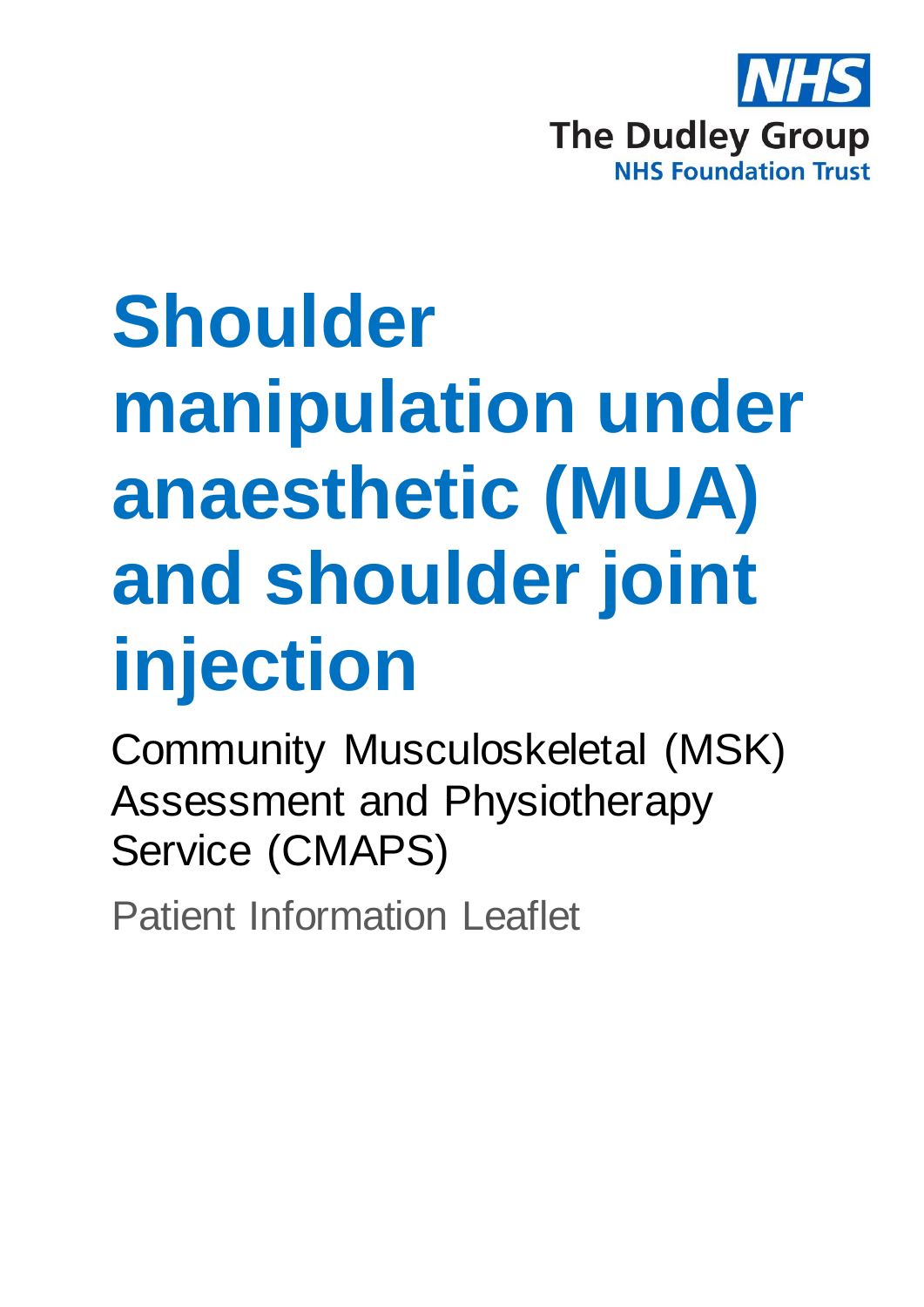# **Introduction**

#### **What is a manipulation?**

To manipulate means to move by hand. Joints can be manipulated to restore movement to the joint. A manipulation under anaesthetic means you are asleep, so that the shoulder joint can be moved to restore your movement. A steroid injection is given to relieve pain.

## **Pre-operative assessment**

You will be seen in the Pre-assessment Unit at Russells Hall Hospital prior to your admission to make sure you are fit for surgery. You may require the following tests:

- Blood tests.
- An electrocardiogram (ECG) or heart trace test. This is a routine test and is nothing to be alarmed about.
- Your blood pressure, pulse and weight will also be recorded.
- An X-ray may be necessary if it was not arranged by your GP or advanced practitioner.
- A methicillin-resistant Staphylococcus aureus (MRSA) swab.
- A COVID-19 swab prior to the procedure date (full details of the current management of the COVID-19 situation will be provided to you at the time).

# **What to do if you become ill prior to admission**

Following your assessment, please contact the unit if you develop any of the following:

- $\bullet$  A cold.
- A chesty or new persistent cough.
- A throat infection.
- A high temperature.
- A loss of sense of smell and/or taste.
- Skin problems, for example abrasion/lacerations, infections or rashes, especially to the area that is to be operated on.

Phone: 01384 456111 ext. 2842 (pre-admission clinic)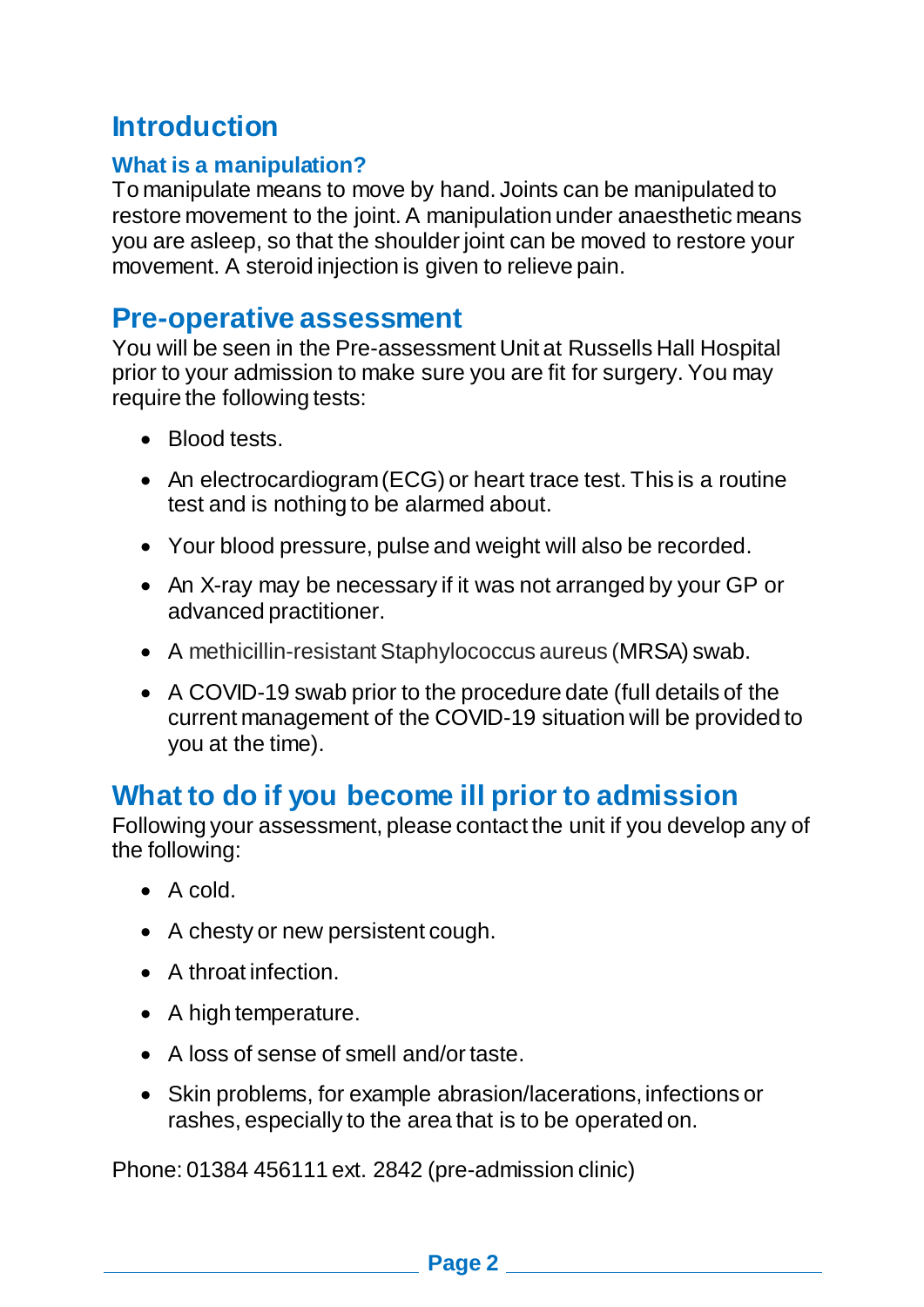# **What to bring into hospital**

Please bring a dressing gown and slippers with you.

# **What you will not need**

Please do not wear any make-up or nail varnish (including toenails). All jewellery must be removed prior to surgery, and we advise that you leave all jewellery at home. Wedding rings can be worn, unless the procedure is to the left shoulder.

## **Theatre preparation**

On admission, your named nurse will check your blood pressure, temperature and pulse. The nurse will ask you some theatre checklist questions which will be rechecked several times prior to your procedure. During this time, you will be informed of the approximate time of theatre and will be asked to undress and put on a theatre gown, paper pants and a cap.

# **Theatre**

A nurse will escort you to theatre. On entering, the theatre representative will again check your personal details with you and will accompany you to the anaesthetic room.

# **After your operation**

- Your blood pressure, pulse and temperature will be taken.
- Your nurse will ask you to move your fingers, feel for sensation and check that your hand feels warm.
- You will be asked if you have any pain pain relief will be given.
- After the procedure, you will be able to sit up in bed and will be offered something to eat and drink.
- Once you are comfortable, you will be allowed out of bed independently.
- You must ensure that you arrange for an adult to escort you home – **you will not be able to drive yourself.**
- You will need an adult carer to stay with you for 24 hours.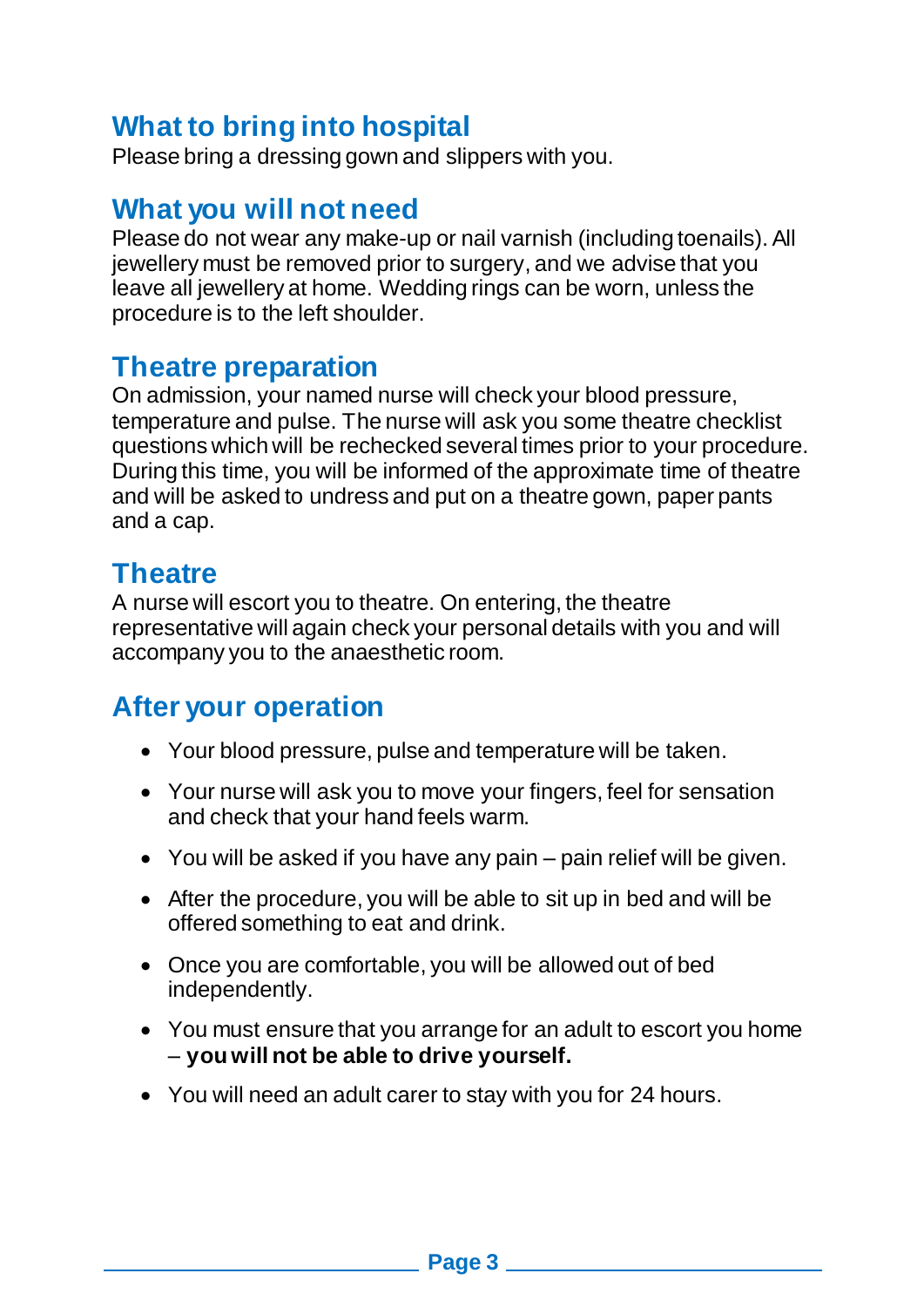- The nurse discharging you will provide you with a letter for your general practitioner (GP), a sick note for work (should you require one) and any medications required.
- You do **not** need to be seen by a physiotherapist on the day of your procedure.
- Start your shoulder exercises on the day of your procedure following the advice given to you by your community MSK assessment and physiotherapy service (CMAPS) advanced practitioner.
- You will have your review appointment with an advanced practitioner from CMAPS within a week of the procedure. If you do not have an appointment booked by the day of your procedure, please call 01384 321605 to book a post-operative review appointment.
- You will **not** need a post-operative follow up with the hospital consultant. If a consultant review is required following your rehabilitation, this will be arranged by your CMAPS advanced practitioner.

# **Risks of the procedure**

With any minor procedure, there is an element of risk. The main complications are as follows:

- General anaesthetic it is possible for you to have complications such as nausea or vomiting following a general anaesthetic.
- Swelling of your joint oedema.

Very rarely:

- A fracture.
- Infection of the injection site.
- Bleeding at the injection site.

Most people improve following a shoulder MUA procedure, however you may have some residual pain and movement restriction. This will be monitored by your advanced practitioner.